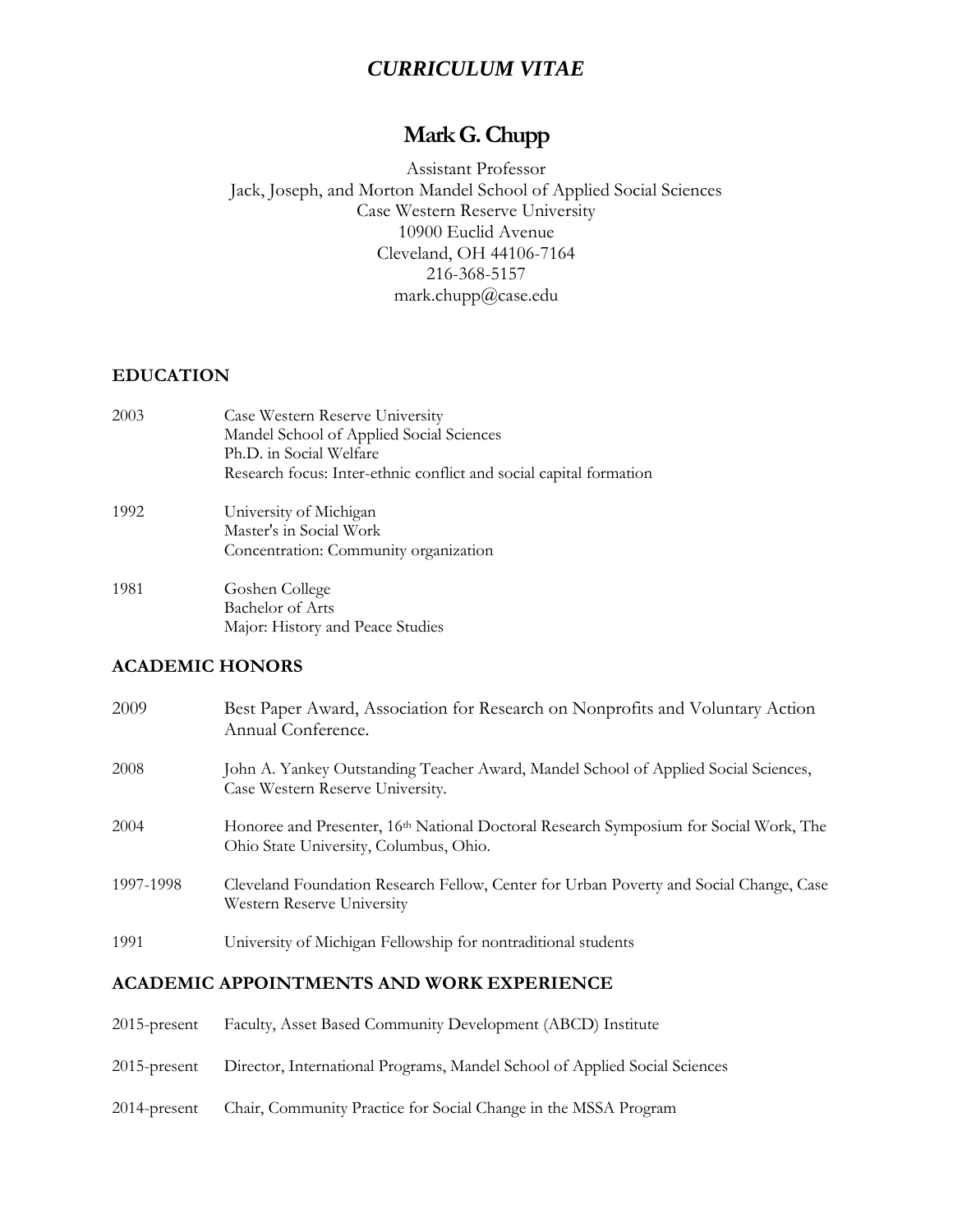|              | Jack, Joseph, and Morton Mandel School of Applied Social Sciences                                                                                                                                                                                                         |
|--------------|---------------------------------------------------------------------------------------------------------------------------------------------------------------------------------------------------------------------------------------------------------------------------|
|              | Case Western Reserve University                                                                                                                                                                                                                                           |
| 2009-present | Assistant Professor, Mandel School of Applied Social Sciences<br>Research Associate, Center on Urban Poverty and Community Development<br>Director, East Cleveland Partnership<br>Case Western Reserve University                                                         |
| 2006-2009    | Visiting Assistant Professor, Mandel School of Applied Social Sciences,<br>Research Associate, Center on Urban Poverty and Community Development<br>Case Western Reserve University                                                                                       |
| 2002-2006    | Program Manager, Civic Engagement Initiative, Maxine Goodman Levin College of Urban<br>Affairs, Cleveland State University                                                                                                                                                |
| 2005         | Instructor, Peacebuilding and Development Institute, School of International Service,<br>American University                                                                                                                                                              |
| 2005         | External Reader for Dissertation, Nancy Good Sider, PhD in Interdisciplinary Studies with a<br>concentration in Conflict Transformation at Union Institute and University. Dissertation<br>entitled, "Peacebuilders Healing Trauma: From Victim to Survivor to Provider." |
| 2004         | Ron Brown International Scholar Field Placement and Supervisor for Tamara Mihalic,<br>graduate student and international peacebuilder                                                                                                                                     |
| 2003-2004    | Dissertation Committee Member, Gina Weisblad, PhD Program in Urban Affairs<br>Maxine Goodman Levin College of Urban Affairs, Cleveland State University                                                                                                                   |
| 2002-2004    | Adjunct Faculty, Levin College of Urban Affairs, Cleveland State University                                                                                                                                                                                               |
| 1998-2002    | Project Manager, Center for Neighborhood Development<br>Levin College of Urban Affairs, Cleveland State University                                                                                                                                                        |
| 1996-present | Instructor, Summer Peacebuilding Institute, Center for Justice and Peacebuilding (formerly<br>Conflict Transformation Program), Conflict Eastern Mennonite University                                                                                                     |
| 1996-1999    | Adjunct Faculty and Consultant, Department of Peace, Justice and Conflict Studies, Goshen<br>College, Goshen, Indiana                                                                                                                                                     |

## **TEACHING (Partial List)**

Strategies for Building and Organizing Community (virtual format), Spring 2013, Spring 2015 and 2016.

Macro Practice Skills for Working with Groups, Organizations and Communities (virtual format), 2007 to present.

Social Networks and Community Organizing in the 21<sup>st</sup> Century, Spring 2012.

Health, Human and Social Development in Urban and Rural Ecuador, May 2011, Jan 2012.

Community Development in Guatemala, Case Western Reserve University. Undergraduate and graduate 10-day course in Guatemala, 2009, 2010.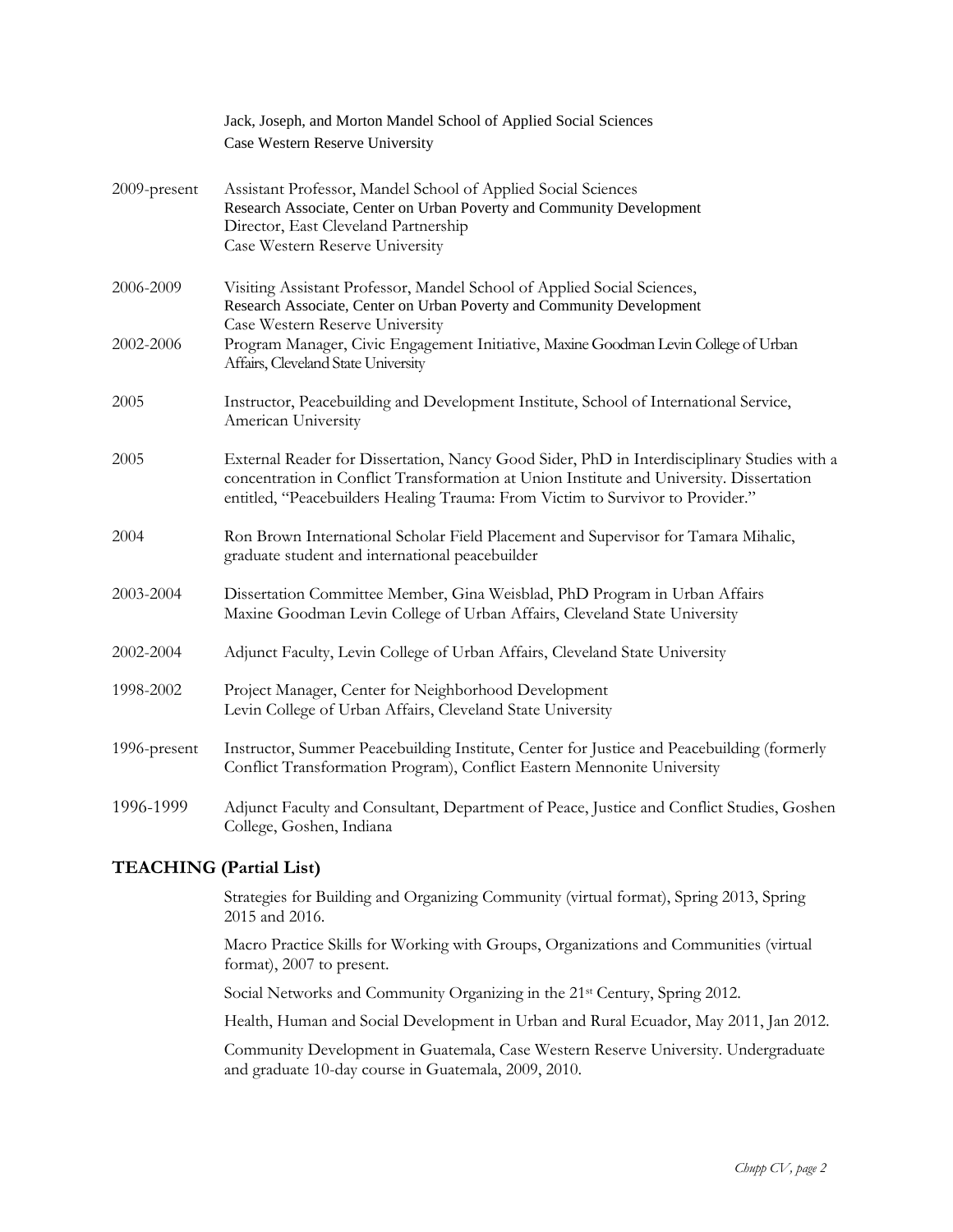Quality Research for Social Change, Summer Peacebuilding Institute, Eastern Mennonite University, 2008, 2010. Designed and taught masters course.

Community and Social Development Practice I: Strategies for Assessing, Building and Organizing Community. 2007, 2008. Designed and taught masters course.

Macro and Policy Practice Skills for Work with Groups, Organizations and Communities, Spring 2007, Spring 2008. Designed and taught masters course.

Management of Community-Based Development, Spring 2007. Designed and taught course.

Management in Urban Organizations, undergraduate course, Cleveland State University, Fall 2005.

Positive Approaches to Peacebuilding and Development (with Claudia Liebler), graduate course, American University, Summer 2005 and scheduled for Summer 2006

Conflict Management, undergraduate course, Cleveland State University, 2002

Collaborative Approaches to Urban Conflict, graduate course, Eastern Mennonite University, 1996

Facing Urban Violence in School and Community, graduate course, Eastern Mennonite University, 1997, 1999, 2001

Qualitative Research for Social Change (required methods course), graduate course, Eastern Mennonite University, 2002, 2004

Transforming Conflict and Violence, designed and taught foundation course for undergraduate major, Goshen College, 1998, 1999

Conflict Mediation, designed and taught 4 hour undergraduate course with field component, Goshen College, 1999

## **JOURNAL ARTICLES AND PROCEEDINGS**

- Jewett-Tennant, J., Collins, C., Matloub, J. Patrick, A., Chupp, M., Werner, J., Borawski, E. A. (In Press). Partnership among peers: Lessons learned from the development of a community organization/ academic research training program. *Progress in Community Health Partnerships: Research, Education, and Action.*
- Chupp, M. G. & Joseph, M. L. (2010). Getting the most out of service learning: Maximizing student, university, and community impact. *Journal of Community Practice*, 18, pp. 190-212.
- Chupp, M. G. (2009). Task groups as agents of community change. In Gitterman, A., & Salmon, R. (Eds.). *Encyclopedia of social work with groups*. New York: Routledge, pp. 269-272*.*
- Krumholz, N., Keating, D., Star, P. & Chupp, M. (2006). The Long Term Impact of CDCs on Urban Neighborhoods: Case Studies of Cleveland's Broadway-Slavic and Tremont Neighborhoods. *Community Development*, Volume 37/4, Special Issue on Participation, pp. 33-52.
- Chupp, M. (2004). Pathways to Trust: Interethnic Social Capital Formation in a Disadvantaged Neighborhood, in *Proceedings of the 16th National Symposium on Doctoral Research in Social Work*, Ohio State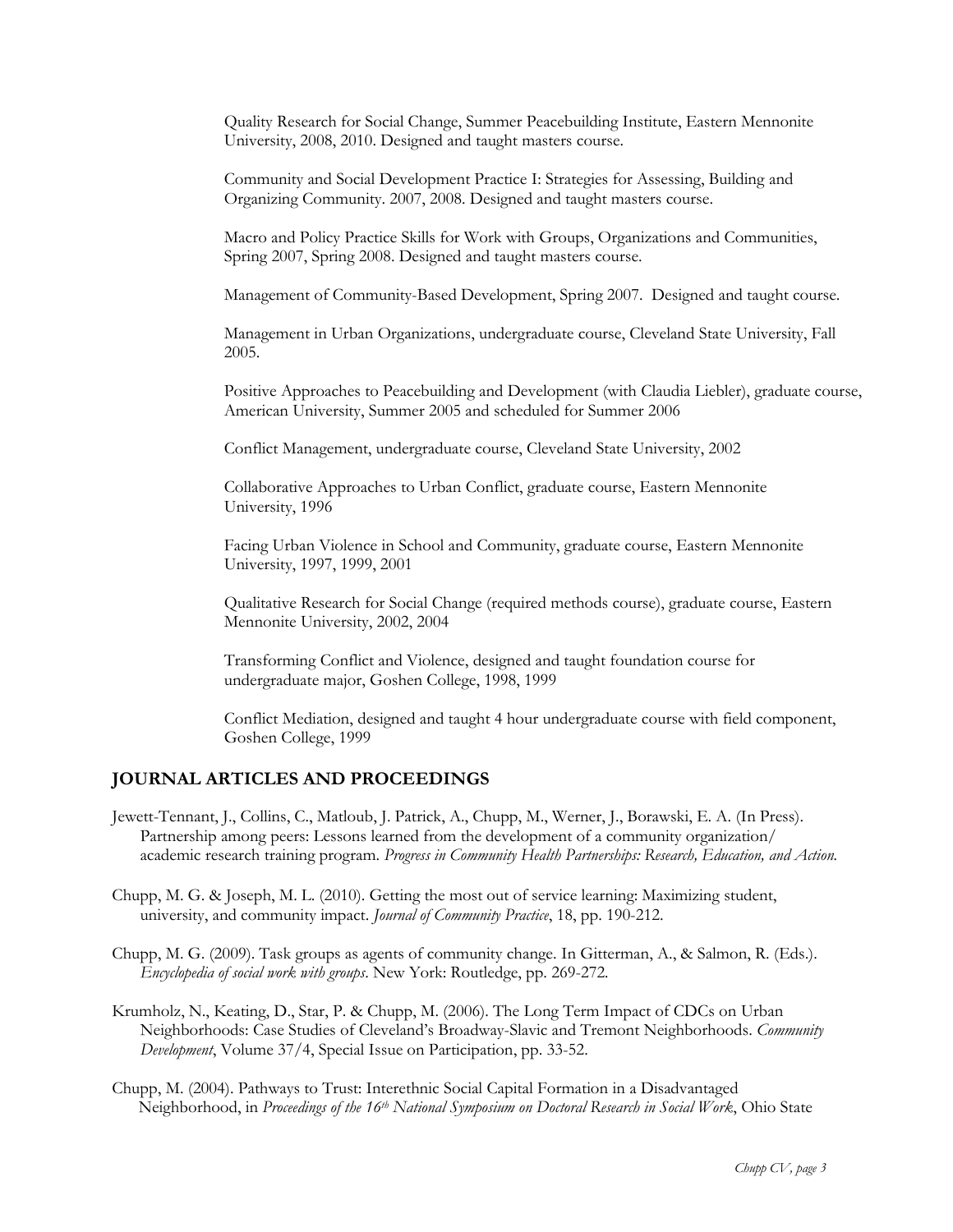Lederach, J.P. & Chupp, M. (1995). *¿Conflicto y Violencia? Busquemos Alternativas Creativas*, a 240-page training manual for facilitators on conflict resolution and alternatives to violence, Guatemala: SEMILLA. University.

#### **BOOK CHAPTERS**

- "Principles of Practice for Transforming Race Relations:," in Burgess, G. & Burgess, H. (Eds.) Beyond Intractability, web-based book co-authored by scholars and practitioners in international peacebuilding, [www.beyondintractability.org/iweb/principles\\_of\\_practice/,](http://www.beyondintractability.org/iweb/principles_of_practice/) 2004.
- "Creating a Culture of Peace in Postwar El Salvador," in Cooperrider, D., Abu-Nimur, M., Liebler, C., Sampson, C. & Whitney, D. (Eds.) Positive Approaches to Peacebuilding: A Practitioners' Resource, Pact Publishing, 2003.
- "Creating Space for Peace: The Nicaraguan Peace Commissions," in Sampson, C. and Lederach, J.P. (Eds). From the Ground Up: Mennonite Contributions to International Peacebuilding, Oxford University Press, 2000.
- "The Practice of Victim Offender Reconciliation : Program Procedures and Rationale," in M. Wright and B. Galaway (Eds.), Mediation and Criminal Justice. London, England: Sage Publications, 1988.

## **BOOK REVIEWS IN JOURNALS**

Chupp, M. G. (2010). Review of *In Harm's Way: A History of Christian Peacemaker Teams.* By Kathleen Kern. *Mennonite Quarterly Review.*

- Chupp, M. G. (2002). Review of *Reaching for Higher Ground in Conflict Resolution: Tools for Powerful Groups and Communities*, by E. Franklin Dukes, Marina, A. Pischolish, and John B. Stephens. Jossey-Bass, 2000. In *International Journal of Conflict Management*, 13/2, pp 196-200.
- Chupp, M. G. (2000). Review of *Revolutionary Movements in Latin America: El Salvador's FMLN and Peru's Shining Path*, by Cynthia McClintock, United States Institute of Peace, 1998. In *International Journal of Conflict Management*, 11/2, pp 191-194.

#### **NON-REFERRED ARTICLES**

"Community Organizers Help Ordinary People Solve Local—and National—Problems," *Cleveland Plain Dealer* (Op. Ed.), September 14, 2008.

"Coventry: New Urbanism in an Old Neighborhood," *Sun Press* (Op. Ed.), July 2006.

"From Culture Wars to Cultural Harmony," Conciliation Quarterly, 21, No. 1, 2002.

"Lessons from Littleton," The Mennonite, May 18, 1999.

- "Restorative Justice as Community Building," Full Circle, I, 4: 2. Washington, DC: Restorative Justice Institute, October 1997.
- "A Mosaic of Urban Peacemaking Strategies," with André Gingerich Stoner, Conciliation Quarterly, V 13:4, Fall 1994

"Conflict Transformation: A Spiritual Process," Conciliation Quarterly, V 12:4, Fall 1993.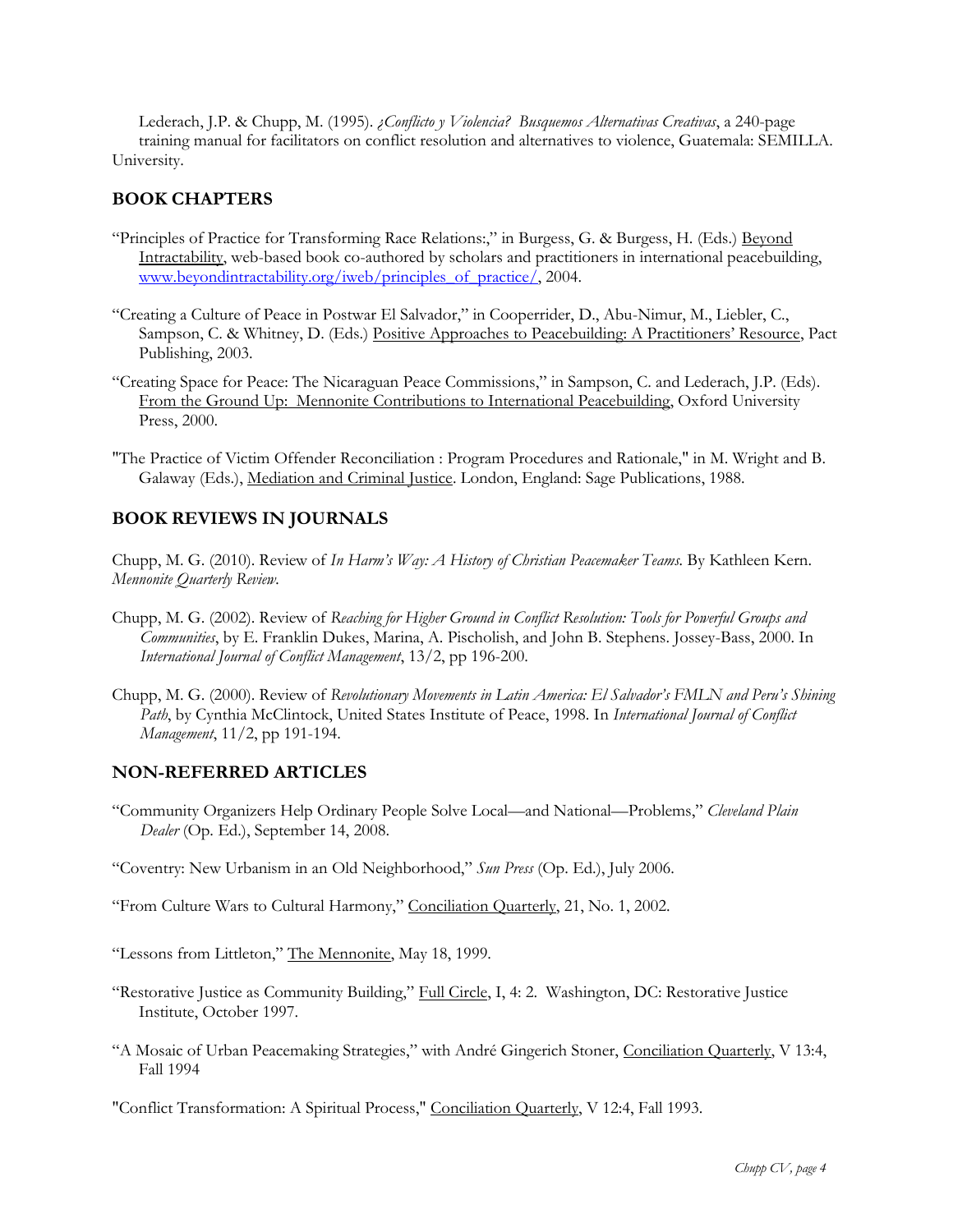"Agents of Transformation," Newsletter on the Americas, V 5:3, September 1992

- "Community: The Forgotten Player in Restorative Justice," Crime and Justice Network Newsletter, V.13:6, April-June 1992
- "Traditional Justice Among the Pueblo," Crime and Justice Network Newsletter, V.13:4, October-December 1991
- "When Mediation Is Not Enough," Conciliation Quarterly, V 10:3, Summer 1991

"When Means and Ends Come Together," Conciliation Quarterly, Summer 1991

"Faith and VORP," in MCC Peace Section Newsletter, V 16, 1, January 1986

- "VORP: The Alternative Debate," in VORP Network News, Spring, 1985
- "Skejby: A Danish Experiment in Self-Government," co-authored with Dean Peachey, in *Liaison: Journal of the Canadian Criminal Justice System*, Ottawa, Canada, August/September 1985

#### **OTHER PUBLICATIONS**

- Chupp, M. & Holzer, N. (2016). *Community engagement toolkit: Building the Geauga Income Collaborative's capacity for ongoing community engagement.* Cleveland, OH: Jack, Joseph, and Morton Mandel School of Applied Social Sciences, Case Western Reserve University.
- Chupp, M., Kaminski, E. & Mueller, J. (2005). *Organizing and Building Community: A Manual*, training manual applying Appreciative Inquiry to community organizing. Cleveland, OH: Cleveland State University.
- Bowling, C., Chupp, M, Hoxsey, J. & Stone, M. (2004). *Foundations of Appreciative Inquiry*, 135 page training manual. Appreciative Inquiry Program in Community and Social Change, Cleveland State University.
- Chupp, M. (1997). *Community Mediation Training Manual*, a 75 page manual for use in conflict mediation training. Elkhart, IN: Violence Intervention Project.
- "VORP Case and Information Management Systems," in H. Zehr (Ed.), The VORPBook. Valparaiso, IN: PACT Institute of Justice, 1984

#### **TECHNICAL REPORTS**

- Mandel School of Applied Social Sciences. (2016). *Boulevard neighborhood community assessment.* Cleveland, OH: Jack, Joseph and Morton Mandel School of Applied Social Sciences.
- Joseph, M.J., Chupp, M.G., Miller, E., Gearhart, M., Gress, T., Anthony, E. (2015). *Cleveland Neighborhood Progress Inc. External Role, Relationships and Impact: Organizational Assessment.* Cleveland, OH: Jack, Joseph and Morton Mandel School of Applied Social Sciences.
- Mandel School of Applied Social Sciences. (2015). *Noble neighborhood community assessment.* Cleveland, OH: Jack, Joseph and Morton Mandel School of Applied Social Sciences.
- Chupp, M. G. & Joseph, M. L. (2014). *East Cleveland Perceptions and Connections: Baseline Survey, Case Western Reserve University.* Cleveland: Case Western Reserve University Center on Urban Poverty and Community Development.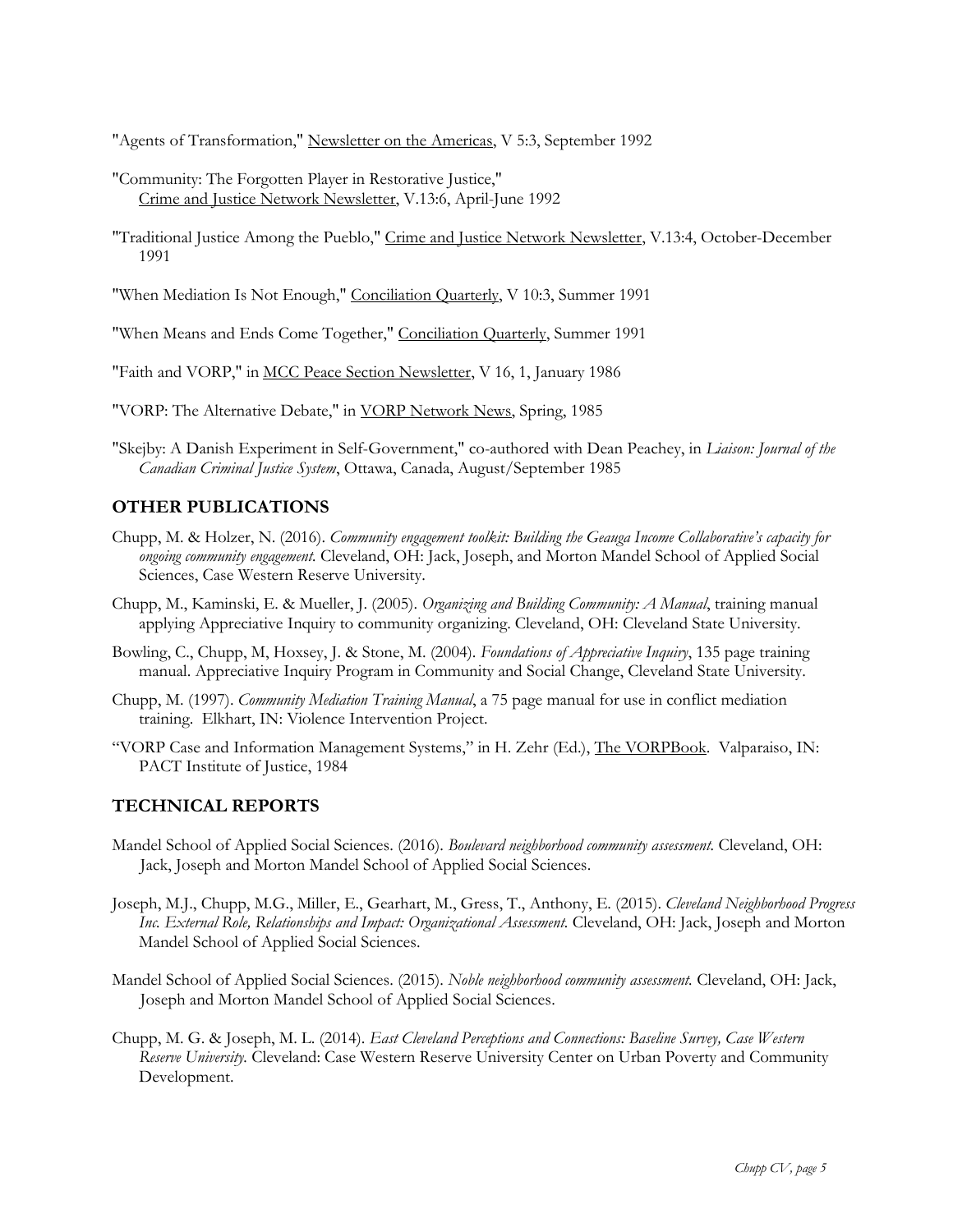- Chupp, M. (2013). Cleveland Neighborhood Development Coalition: A Way Forward. Cleveland: Neighborhood Progress, Inc.
- Fischer, R., Joseph, M., Chupp, M, Hirsh, A., & Gress, T. (2013). Baseline Household Survey: August/September 2012. The Community Builders, Inc. Community Life Initiative at Cascade Village. Cleveland, CWRU Mandel School of Applied Social Sciences.
- Joseph, M.J., Chupp, M.G. & Fischer, R. (2012). *Neighborhood Progress Inc. Organizational Assessment: External Role, Relationships and Impact.* Cleveland, OH: Mandel School of Applied Social Sciences.
- Harris, D. G. & Chupp, M. G. (2010). *Service Learning in Community Development: Partnering in East Cleveland*. Briefly Stated, Center on Urban Poverty and Community Development, Case Western Reserve University.
- Burkholder, S. H., Chupp, M. G. & Star, P. (2003). *Principles of Neighborhood Planning for Community Development,* prepared for Neighborhood Progress, Inc..

*Community Development in South Lorain: Assessment and Recommendations*, report prepared for the Local Initiative Support Corporation and submitted to the City of Lorain, 2002.

- *Bridging the Gap: Building a CDC-Human Service Collaborative to Expand the Availability of Affordable Supportive Housing*, Maxine Goodman Levin College of Urban Affairs, 2001.
- *Investing in People through Place: The Role of Social Capital in Transforming Neighborhoods* monograph prepared for the Annie E. Casey Foundation, August 31, 1999.
- Listening to What the Community Wants: A Collaborative Needs Assessment Project, a 50 page report written with six research students from Goshen College, Goshen College Department of Sociology and Cultural Anthropology, June 1994.
- *Violence: Effects Upon Our Lives and Future*, a report on public attitudes and violence levels in Elkhart, City of Elkhart, July 1992.
- *Un Experimento en Recarcimiento*, (the history of Victim Offender Mediation and its application to Costa Rica), San Jose: Costa Rican Ministry of Justice, 1989

#### **GRANTS AND CONTRACTS**

| 2015-2016 | Consultant, NeighborUp Capacity Building Program.<br>Neighborhood Connection<br>\$20,000                               |
|-----------|------------------------------------------------------------------------------------------------------------------------|
| 2015-2016 | Consultant, GEAR Assessment with Cleveland CDCs<br>Cleveland Neighborhood Progress<br>\$7,875                          |
| 2016      | Principal Investigator, East Cleveland Target Area Plan<br>Third Federal Savings and Loan and Third Federal Foundation |
| 2015-2016 | Co-Principal Investigator, Organizational Assessment Cleveland Neighborhood Progress<br>\$20,000                       |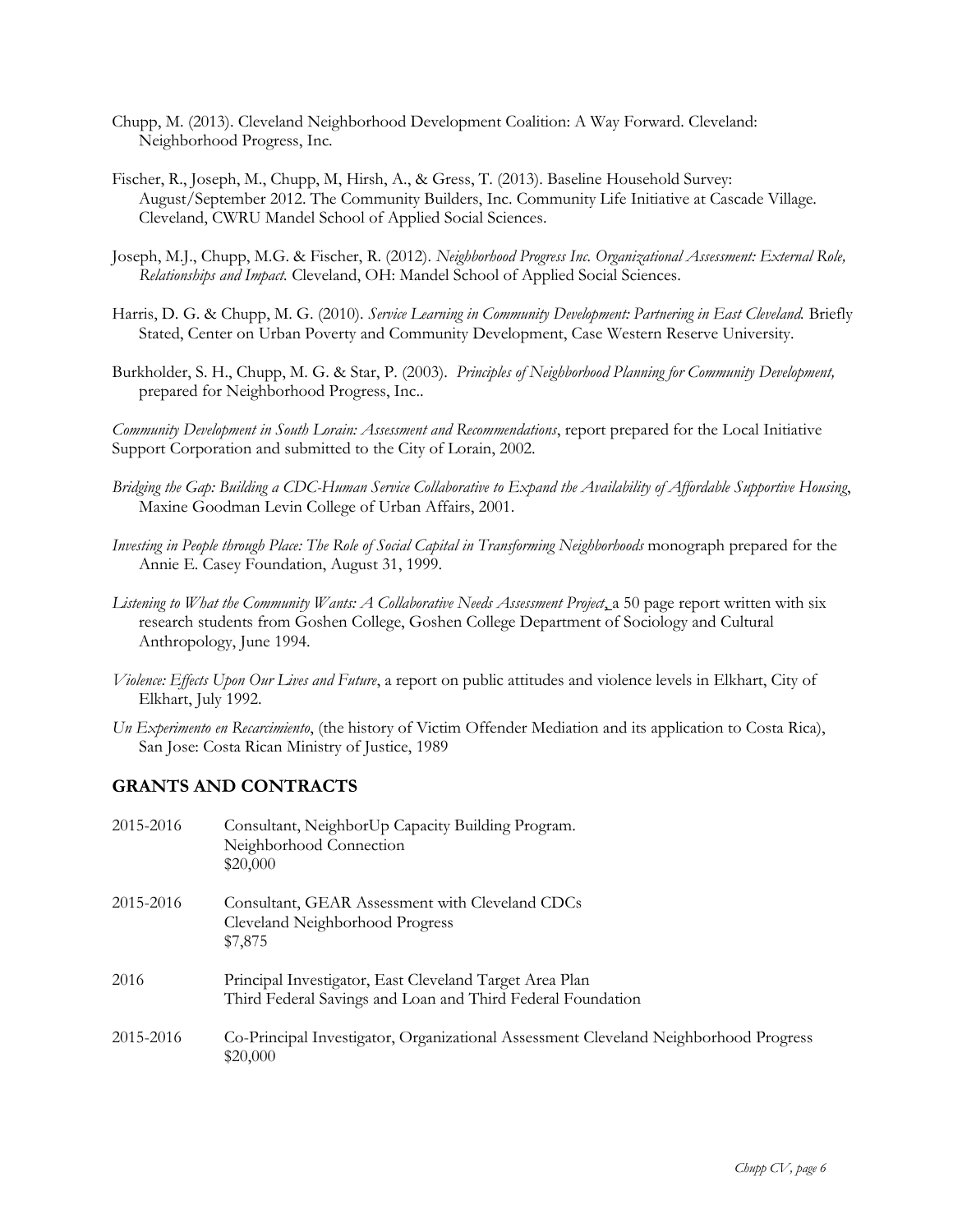| 2015-2016     | Co-Principal Investigator, Capacity Building for Geauga Income Collaborative<br>Lake-Geauga Fund, The Cleveland Foundation<br>\$60,000                                                                                                |
|---------------|---------------------------------------------------------------------------------------------------------------------------------------------------------------------------------------------------------------------------------------|
| 2015-2016     | Co, Principal Investigator, Cleveland Neighborhood Progress Organizational Assessment<br>George Gund Foundation, Cleveland Foundation, and Mandel Foundation<br>\$75,000                                                              |
| 2014-2015     | Principal Investigator, East Cleveland Target Area Plan<br>Third Federal Savings and Loan and Third Federal Foundation<br>\$25,000                                                                                                    |
| 2013-2014     | Principal Investigator, East Cleveland Target Area Plan<br>Third Federal Savings and Loan and Third Federal Foundation<br>\$25,000                                                                                                    |
| $2014 - 2015$ | Principal Investigator<br>Supporting Community Building and Resident Engagement in East Baltimore<br>Annie E. Casey Foundation<br>\$55,000                                                                                            |
| 2013-2014     | Faculty Associate, East Baltimore Resident Engagement Strategy<br>Annie E. Casey Foundation<br>\$150,000                                                                                                                              |
| 2012          | Co-Investigator<br>Cascade Village Evaluation of Community Life Initiative at this Hope VI project<br>Knight Foundation<br>\$93,000                                                                                                   |
| 2012          | Co-Principal Investigator, East Cleveland Baseline Survey<br>Provost Office of Case Western Reserve University<br>\$3,000                                                                                                             |
| 2011          | Faculty Liaison, Partners in Education, Evaluation and Research (PEER)<br>Grant from the CWRU Clinical and Translational Science Collaborative<br>Prevention Research Center, Case Western Reserve University<br>\$180,000 (\$25,000) |
| 2010          | Director, Debut Collaborative Research Project<br>Supplement grant from CWRU Social Justice Institute<br>\$29,000                                                                                                                     |
| 2010          | Director, Debut Collaborative Research Project, Social Justice Alliance<br>Interdisciplinary Alliance Investment Grant, Case Western Reserve University<br>\$400,000 (\$165,000)                                                      |
| 2009          | Director of Community Collaboration (2009-2010), Director of Training and Mentoring<br>(2011-14) Prevention Research Center for Healthy Neighborhoods<br>Centers for Disease Control and Prevention<br>\$4,250,000 (\$75,000)         |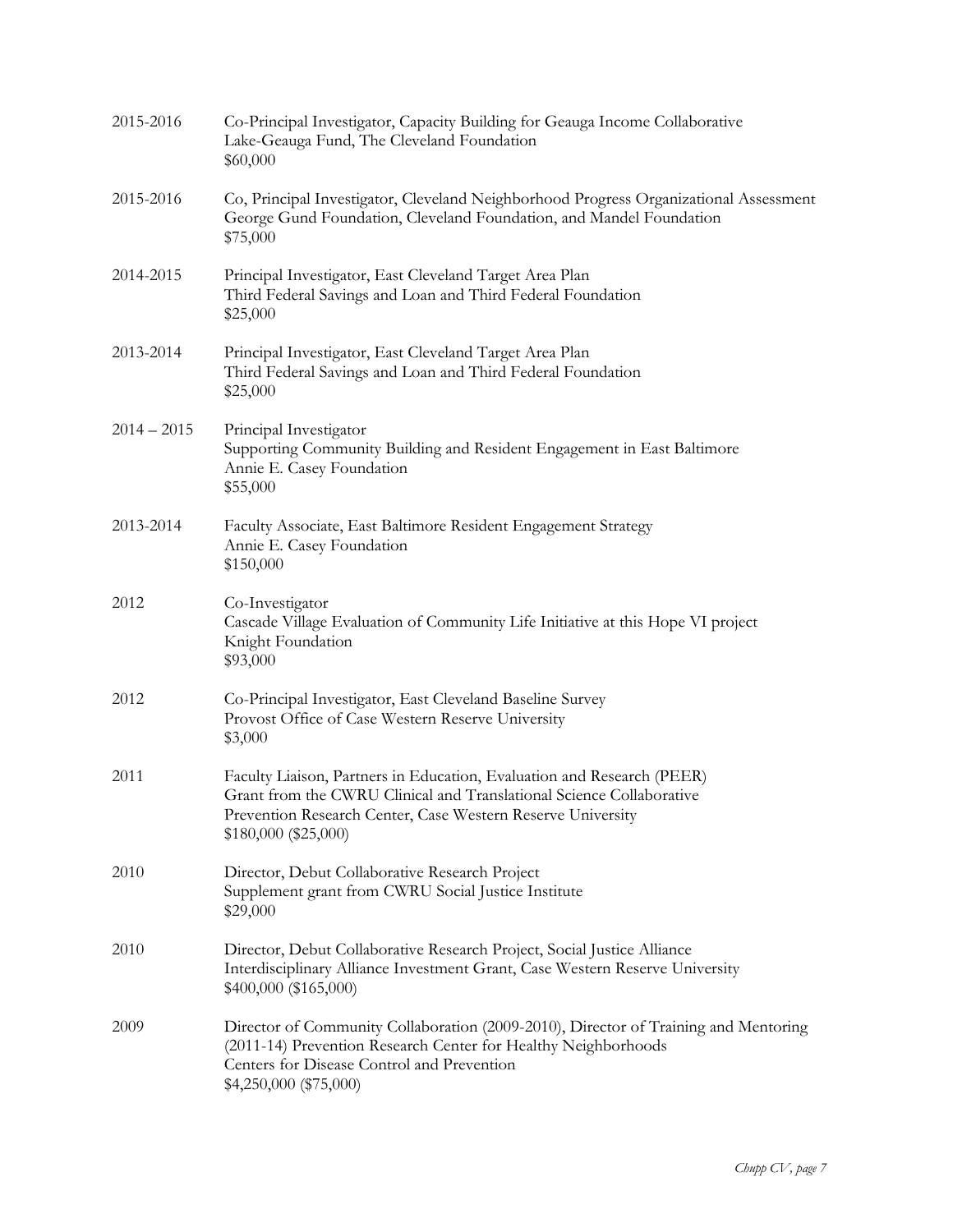| 2008      | Project Director, Partnership in East Cleveland. Grant from The Center for Community<br>Partnerships, Case Western Reserve University. \$1,000.                                                                                                                                                                                                                                                                                                                                                      |
|-----------|------------------------------------------------------------------------------------------------------------------------------------------------------------------------------------------------------------------------------------------------------------------------------------------------------------------------------------------------------------------------------------------------------------------------------------------------------------------------------------------------------|
| 2005-2006 | Principal Investigator, Analysis of Public Engagement Data from Voices & Choices, a 15-<br>county regional public deliberation process. Contract with AmericaSpeaks (funding from<br>The Fund for Our Economic Future) to lead 5-member qualitative analysis research team<br>and to serve on content development and public engagement committees for 18-month<br>initiative. Two awards: \$53,000, and \$20,000.                                                                                   |
| 2005      | Principal Investigator, Elder Friendly Community Assessment and Planning Pilot Project,<br>City of Cleveland, Department of Aging. Assessment in the Glenville and Puritas Longmead<br>Neighborhoods funded by The Cleveland Foundation as part of the Successful Aging<br>Initiative. \$36,500                                                                                                                                                                                                      |
| 2004-2005 | Co-Principal Investigator, Contract with Cleveland City Council and City of Cleveland<br>Department of Community Development. Develop and conduct an assessment of 15<br>community development corporations receiving operating support from Community<br>Development. Analyze aggregated assessment data to derive a set of recommendations for<br>the City of Cleveland. \$50,000                                                                                                                  |
| 2003-2004 | Principal Investigator, Promising Strategies for Improving Race Relations: Principles of<br>Practice. Grant secured from University of Colorado, funded by the Hewlett Foundation,<br>qualitative analysis and comparison of four race relations programs from across the United<br>States. \$15,000                                                                                                                                                                                                 |
| 2003-2006 | Principal Investigator, Applied Research on Race Relations. Three consecutive contracts<br>funded by The George Gund Foundation through Slavic Village Development Corporation<br>for the development of a model for promoting comfortable diverse relations in an urban<br>neighborhood experiencing racial transition. Second and third rounds of funding designed<br>to use the emerging model for the development of training materials for other communities.<br>\$12,000, \$12,000 and \$8,000 |
| 2001      | Research on National and Local Models of Neighborhood Planning, Neighborhood<br>Progress, Inc., with Philip Star and Susan Burkholder. \$12,000                                                                                                                                                                                                                                                                                                                                                      |
| 2001-2002 | Research Promising Strategies for Valuing Diversity, Association for the Study and<br>Development of Community, funded by American Psychological Association. \$25,000                                                                                                                                                                                                                                                                                                                               |
| 2002      | Local Zone of Peace in El Salvador, Hewlett Foundation, Trainer and Facilitator of action<br>research of community violence in the Uzulutan Province. Resulted in a report, crisis<br>intervention, and action plan on addressing gang violence in the town of Tierra Blanca.                                                                                                                                                                                                                        |
| 1998-2001 | Affordable Housing Initiative, Sisters of Charity Foundation of Cleveland, Manager<br>responsible for designing evaluation plans with 26 grantees in Lorain and Cuyahoga County,<br>analyzed individual grantee and aggregate outcomes                                                                                                                                                                                                                                                               |
| 1998-1999 | Social Capital and Neighborhood Revitalization, Annie E. Casey Foundation, Literature<br>review and position paper on the role of social capital in neighborhood revitalization, part of<br>a larger research grant to Dr. Ed Hill                                                                                                                                                                                                                                                                   |
| 1997-1998 | Research Fellow, Center on Urban Poverty and Social Change, CWRU, Primary Investigator<br>for Children at Risk Project, member of evaluation team for Cleveland Community Building                                                                                                                                                                                                                                                                                                                   |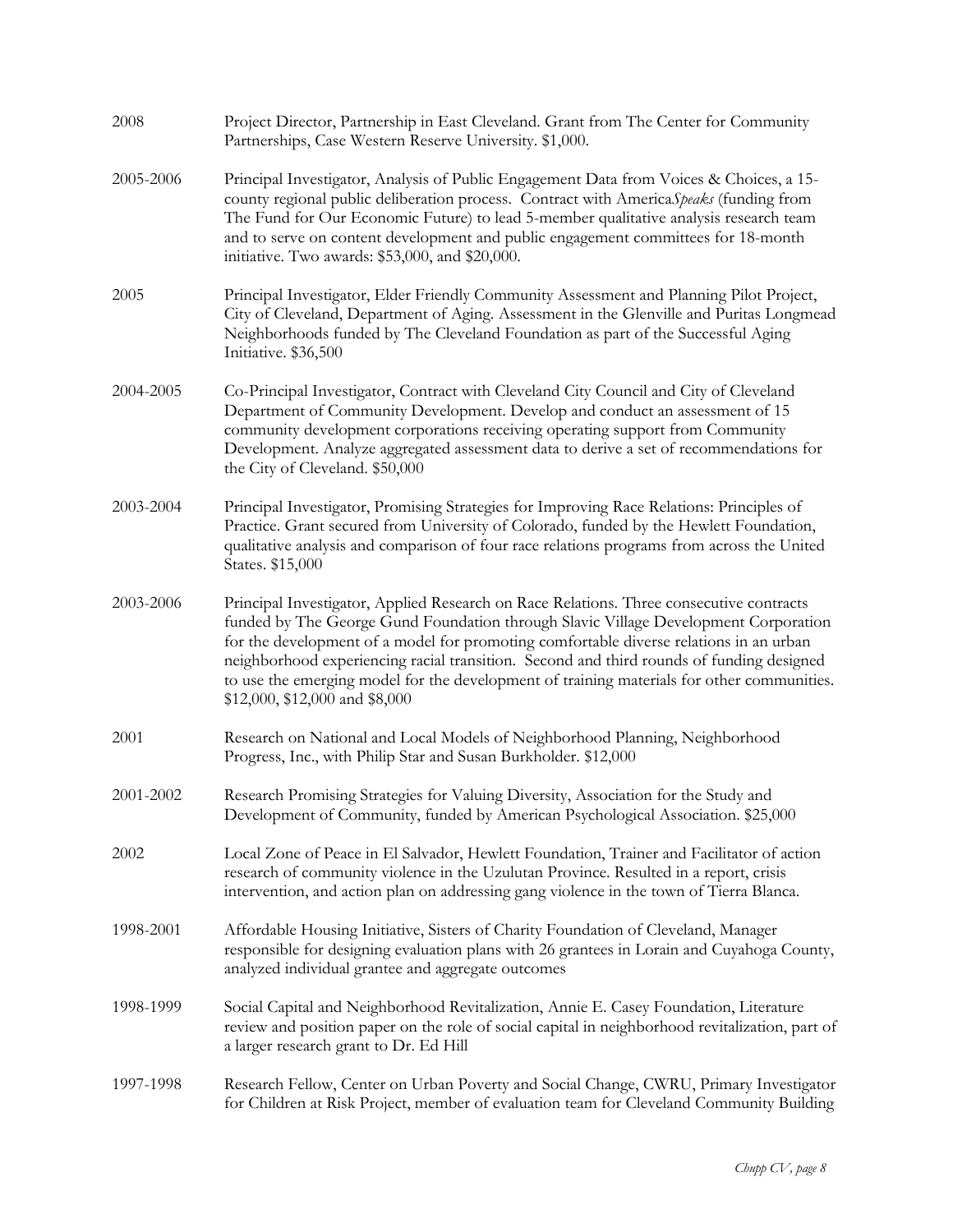|      | theories of neighborhood change (Aspen Institute).                                                                                                                                                                                                                                                                                                                                                                                                        |
|------|-----------------------------------------------------------------------------------------------------------------------------------------------------------------------------------------------------------------------------------------------------------------------------------------------------------------------------------------------------------------------------------------------------------------------------------------------------------|
| 1994 | Co-Principal Investigator, Evaluation of Ex-Combatant Training Program, Centro de<br>Estudios Internacionales, Managua, Nicaragua. Program equipped former Sandinista and<br>Contra soldiers to serve together as trainers and community workers in conflictive zones.                                                                                                                                                                                    |
| 1999 | Consultant to develop a \$200,000 proposal to the Lilly Endowment Strengthening<br>Institutions Program, and once awarded grant assisted in design of a new major in Peace,<br>Justice and Conflict Studies, including overall curriculum and 4 core courses to the new<br>major. Helped design a 1999 national conference, Replacing Fear with Hope, that included<br>leading scholars and practitioners from across the United States on youth violence |
|      | <b>SELECTED CONFERENCE PRESENTATIONS AND LECTURES</b>                                                                                                                                                                                                                                                                                                                                                                                                     |
| 2015 | Chupp, M. G. (2015). A Three-Fold Cord: Integrating Community Building, Organizing and<br>Conflict Transformation in Community Change. 45th Annual Conference of the Urban<br>Affairs Association, Miami, Florida, April 9.                                                                                                                                                                                                                               |
| 2014 | Chupp, M. G. & Graham, M. (2014). Right-Sizing Community Development: Merging Citywide<br>Nonprofits for Effective Infrastructure for Comprehensive Neighborhood Revitalization. 44 <sup>th</sup><br>Annual Conference of the Urban Affairs Association, San Antonio, Texas, March 21.                                                                                                                                                                    |
| 2013 | Chupp, M. G. (2013). "Knowledge Both Ways: Engaging the Community as Peer" Speaker<br>Series sponsored by Cleveland State University and the Civic Commons. April 18, 2013.                                                                                                                                                                                                                                                                               |
| 2012 | Chupp, M. (2012, November). Circles for Building Community Across Race and Class. Relational<br>Practices in Conflict Transformation, Mediation and Peacebuilding: From the Intimate to<br>the International, Taos Institute Conference, San Diego, CA.                                                                                                                                                                                                   |
| 2012 | Chupp, M. & McGowan, J. (2012, October). Local Justice: Promoting sustainability and economic<br>development among urban neighborhoods. Peace and Justice Studies Association Annual<br>Conference, Tufts University, Boston, MA.                                                                                                                                                                                                                         |
| 2011 | Chupp, M. (2011, March). Getting the Most out of Service Learning: Maximizing Student, University,<br>Community Impact. Presentation at the Annual Meeting of the Urban Affairs Association, New<br>Orleans, LA.                                                                                                                                                                                                                                          |
| 2010 | Chupp, M. (2010, October). Getting the Most out of Service Learning: Maximizing Student,<br>University, Community Impact. Poster presentation at the Annual Program Meeting of the<br>Council of Social Work Education, Portland, OR.                                                                                                                                                                                                                     |
| 2009 | Chupp, M. & Vadapalli, D. (2009, November). Challenges of Place-Based Community Development:<br>A View from Cleveland. Presentation at the 38th Annual Conference of the Association for<br>Research in Nonprofit Organizations and Voluntary Associations, Cleveland, OH.                                                                                                                                                                                |
| 2009 | Chupp, M. & Vadapalli, D. (2009, July). Limitations and Lessons in Place-Based Community<br>Development. International Consortium for Social Development 16th Symposium, Monterrey,<br>Mexico.                                                                                                                                                                                                                                                            |
| 2008 | Chupp, M. (2008, November). Transforming the Civil Discourse and Neighborhood Identity through<br>Action Research Community Organizing in Racially Transitioning Neighborhoods. Paper presentation                                                                                                                                                                                                                                                        |

Initiative, and member of research project involving multiple methods for evaluating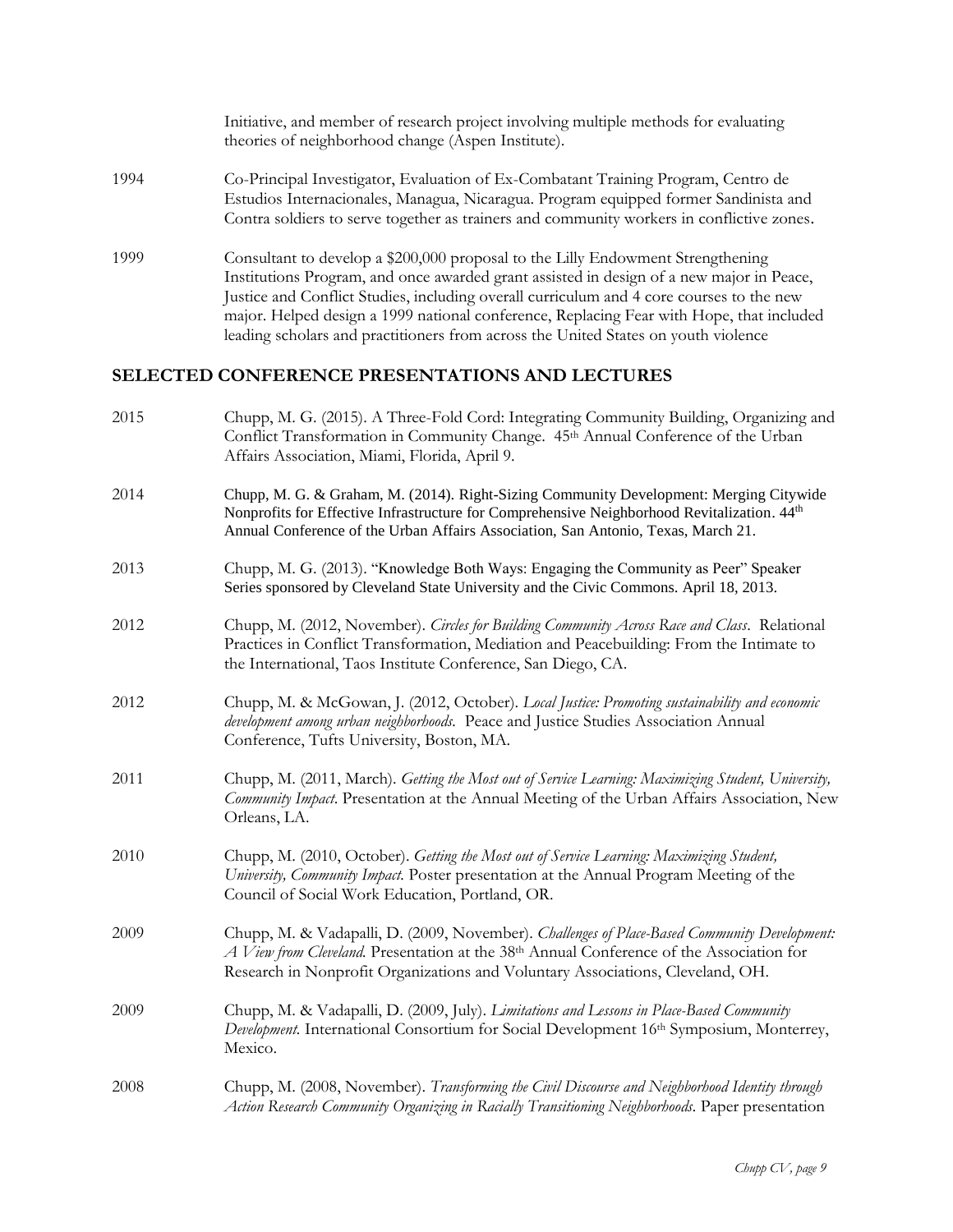|           | at the 37 <sup>th</sup> Annual Conference of the Association for Research in Nonprofit Organizations<br>and Voluntary Associations, Philadelphia, PA.                                                                                                                                                   |
|-----------|---------------------------------------------------------------------------------------------------------------------------------------------------------------------------------------------------------------------------------------------------------------------------------------------------------|
| 2008      | Chupp, M. (2008, September). Conceiving Coexistence as a Tool for Conflict Prevention. Ninety-<br>minute workshop at Association for Conflict Resolution Annual Conference, Austin, TX.                                                                                                                 |
| 2008      | Chupp, M., Wibby, B., Mikovitz, B, Havey, M., & Schnell, K. (2008, April). Students Mobilize to<br>Get University to Adopt Anti-Sudan Investment Policy. Workshop presented at the Social Welfare<br>Action Alliance Annual Conference, Houston, TX.                                                    |
| 2008      | Chupp, M. & Salipante, P. (2008, February). How Integrated are Stably Integrated Communities? A<br>consideration of the role of nonprofit organizations in fostering inter-ethnic interaction. Research seminar<br>presented to the Mandel Center for Nonprofit Organizations, Cleveland, OH.           |
| 2008      | Chupp, M. (2008, March). Appreciative Inquiry. Transforming Relationships, Organizations, and<br>Communities. Workshop presented at the Center for Community Solution Annual Human<br>Services Institute, Cleveland, OH.                                                                                |
| 2007      | Chupp, M. (2007, July). Appreciative Conflict Transformation, Workshop presented at 27 <sup>th</sup><br>Conference of the Council of International Fellowship, Cleveland, OH.                                                                                                                           |
| 2007      | Chupp, M. (2007, October). Community coexistence: Do we need to renegotiate our social contract?<br>Symposium conducted at the Association for Conflict Resolution Annual Conference,<br>Phoenix, AZ.                                                                                                   |
| 2007      | Chupp, M. (2007, Nov). Action Research: Higher Education, Community, and Government<br>Partnerships to Address Conflict Affecting Youth. Workshop provided to faculty from across<br>Northeast Ohio in preparation for the Youth and Violence International Conference,<br>Cleveland, OH.               |
| 2007      | Appreciative inquiry: A tool for positive change. 2007 Workplace Giving Summit, Annual<br>meeting of the National Alliance for Choice in Giving.                                                                                                                                                        |
| 2006      | Transforming race relations: Principles of practice from four approaches, Association for<br>Conflict Resolution Annual Conference, Philadelphia, PA October 27, 2006.                                                                                                                                  |
| 2005      | Consortium of Urban and Metropolitan Universities, Los Angeles, CA                                                                                                                                                                                                                                      |
| 2005      | Guest Lecture at Zagreb School of Economics and Management and Zadar University<br>Croatia, "Methods of Effective Communication between Local Government and Citizens,"<br>Appreciative Inquiry training for mayors and managers from across Croatia, Croatia USAID<br>Local Government Reform Project. |
| 1990-2004 | Regular presenter at national conferences, including:                                                                                                                                                                                                                                                   |
|           | Urban Affairs Association, Annual Meeting                                                                                                                                                                                                                                                               |
|           | Association for Conflict Resolution, Annual Conference                                                                                                                                                                                                                                                  |
|           | Society for Professionals in Dispute Resolution, Annual Conference                                                                                                                                                                                                                                      |
|           | National Conference on Peacemaking and Conflict Resolution, Biennial                                                                                                                                                                                                                                    |
|           | Ministry of Reconciliation Annual Conference                                                                                                                                                                                                                                                            |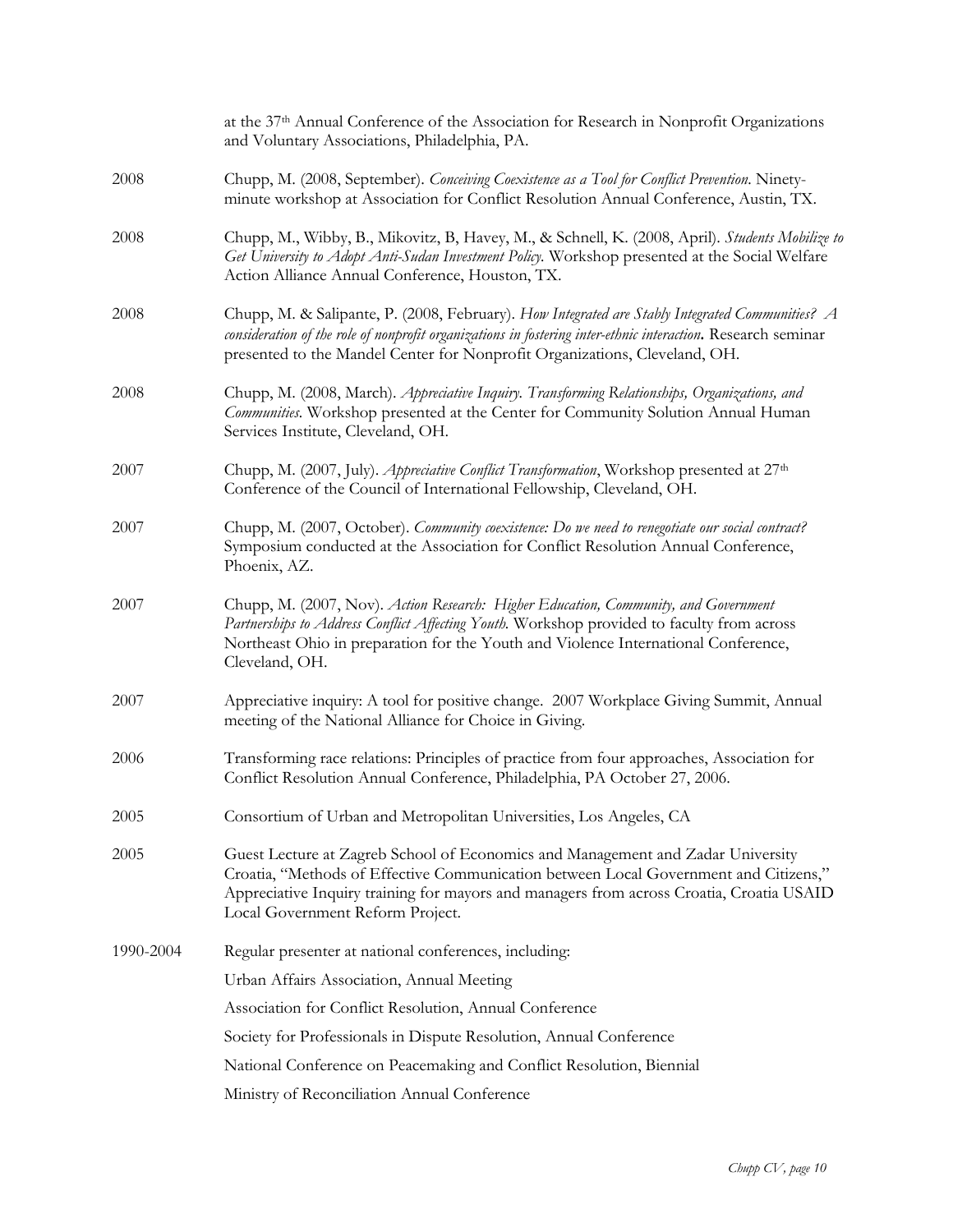|      | Victim Offender Mediation Association Annual Conference   |
|------|-----------------------------------------------------------|
| 1986 | American Criminology Society Annual Meeting               |
| 1985 | British Reparations Conference, Keele University, England |

#### **DOCTORAL RESEARCH**

A grounded theory qualitative study of interethnic conflict and social capital formation in the Broadway Slavic Village neighborhood, Case Western Reserve University. Study paralleled facilitation of an Appreciative Inquiry on comfortable diverse relations. Research involved interviews, focus groups, and participant observation. The resulting grounded theory identified seven pathways to trust which promote trust between African American and eastern European American residents. The Appreciative Inquiry process resulted in numerous action steps, a new alliance among churches, and organizational changes in the community development corporation.

#### **MASTER'S RESEARCH**

Community Violence Action Research, University of Michigan, a community organizing practicum to conduct a community assessment in Elkhart, IN, and develop a strategy for mobilizing the community for change. In addition to statistical analysis of local and national crime data, research included developing and implementing a public attitude survey to over 260 randomly selected households. Research report led to the development of a community effort that eventually formed a new nonprofit organization to prevent violence.

#### **PROFESSIONAL AWARDS AND HONORS**

- 2004 Martin Luther King, Jr. Community Service Award Organizational award to Broadway: Diversity in Progress by the City of Cleveland and the Greater Cleveland Roundtable
- 1997 *Happy Are They: Living the Beatitudes in America*, Jim Langford, Triumph Books, Chapter on Blessed are the Peacemakers is a profile of my life and work

#### **UNIVERSITY PUBLIC SERVICE (Sample Listing)**

2009-present Founder, East Cleveland Partnership, a multi-institutional partnership committed to the revitalization of East Cleveland 2008 Advance Northeast Ohio Partners, representative for CWRU on the civic engagement committee. 2008 Planning Committee Member, National Peace Academy, sponsored by Peace Partnership International, Biosophical, and Case Western Reserve University. 2007-2008 Planning Committee Member, *Youth and Conflict: Global Challenges, Local Strategies*, International Conference sponsored by the US Institute of Peace, European Center for Conflict Prevention, Global Partnership for the Prevention of Armed Conflict, and Tri-C Global Issues Resource Center,, March 2008, Cleveland, OH. 2007-present CWRU Center for Civic Engagement and Learning, MSASS representative 2006-present CWRU Center for Community Partnerships, MSASS representative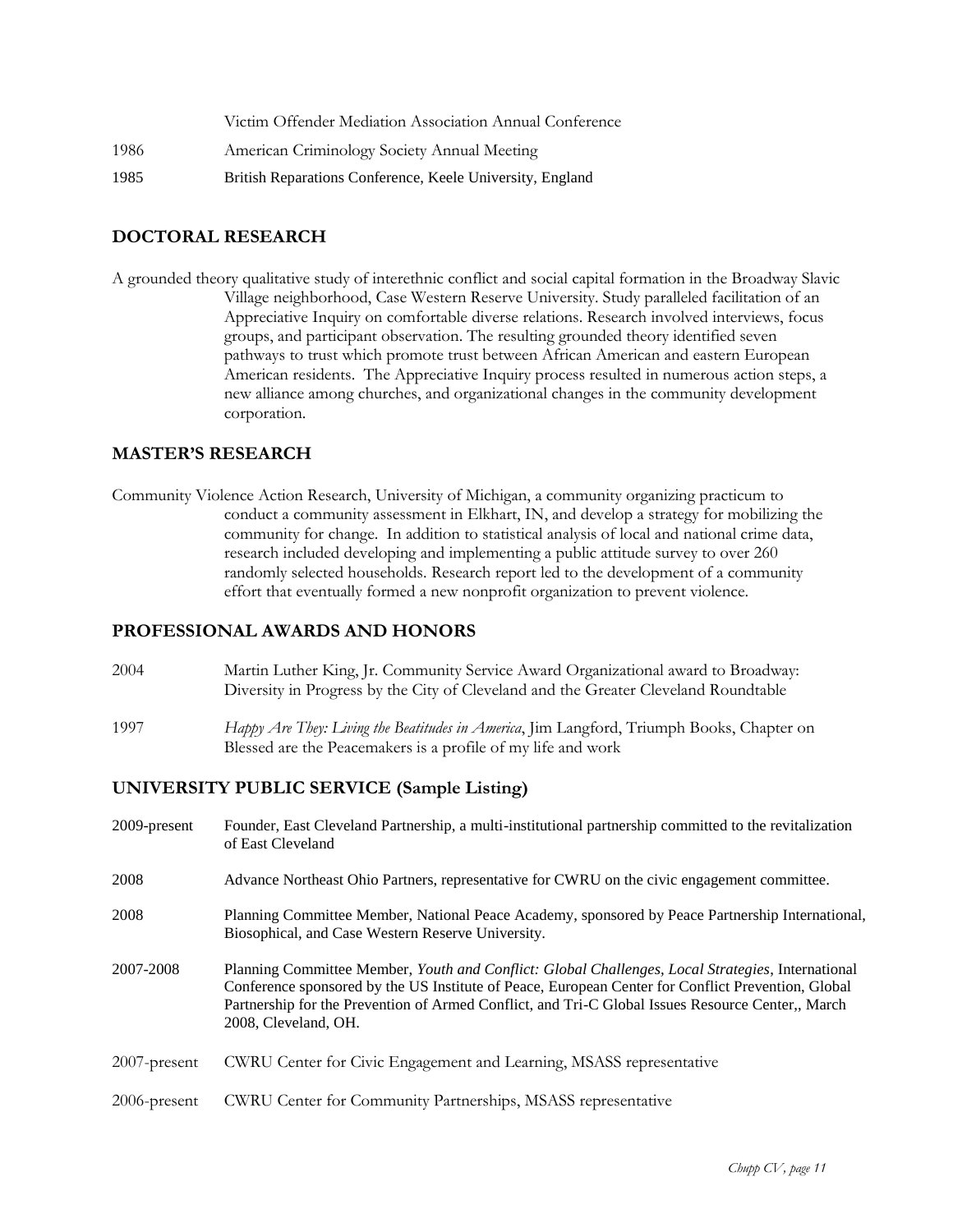| 2006-present | Levin College Center for Civic Education Advisory Committee,<br><b>Cleveland State University</b>                                                                                              |
|--------------|------------------------------------------------------------------------------------------------------------------------------------------------------------------------------------------------|
| 2005         | Committee Member to plan and develop The Center for Election Integrity, a collaborative effort<br>between the Levin College and Cleveland-Marshall College of Law, Cleveland State University. |
| 2005         | Search Committee, Program Manager for the Center for Nonprofit Policy and Practice                                                                                                             |
| 2004         | Retreat Facilitator for Faculty Retreat, Provost's Global Learning Task Force on International<br><b>Education at Cleveland State University</b>                                               |
| 2004         | Facilitator, Planning session of the Levin College Retreat                                                                                                                                     |
| 2002-2004    | Planning Committee, CSU Models of Unity Conference                                                                                                                                             |
| 2002, 2003   | Presenter, CSU Models of Unity Conference                                                                                                                                                      |
| 2001-2003    | Reviewer, Economic Development Quarterly (occasional)                                                                                                                                          |
| 2000         | Advisory Committee, Community Development Concentration at the Mandel School of Applied<br>Social Sciences, Case Western Reserve University                                                    |

## **FACILITATION AND TRAINING SERVICES (Select list)**

| 2015          | Facilitator of Dissemination of GEAR, a community capacity assessment tool developed by<br>Bridge to the Future, Israel. Piloted effort with Cleveland Community Development<br>Corporations.                             |
|---------------|---------------------------------------------------------------------------------------------------------------------------------------------------------------------------------------------------------------------------|
| 2013          | Co-Facilitator of successful merger process with Neighborhood Progress, Inc., Cleveland<br>Neighborhood Development Coalition and LiveCLEVELAND.                                                                          |
| 2012          | Facilitator of faculty staff retreat for the Levin College of Urban Affairs                                                                                                                                               |
| 2010          | Facilitator and Co-Chair, Sustainable Heights Retreat for leaders from Cleveland Heights<br>and University Heights, OH                                                                                                    |
| 2010          | Co-Facilitator, Sustainability Summit for Great Lakes Brewing Company                                                                                                                                                     |
| 2009-2010     | Facilitator, Social Inclusion Learning Circle, Cleveland Neighborhood Connections                                                                                                                                         |
| 2009          | Gates Mills, OH, Candidates Forum                                                                                                                                                                                         |
| 2006-2008     | Facilitator and Panelist, Heights Community Congress Dialogues on Race and Class in<br>Cuyahoga County.                                                                                                                   |
| 2006-2008     | Consultant, Jewish-Muslim Dialogue, Cleveland, OH                                                                                                                                                                         |
| February 2004 | Appreciative Inquiry Program for Community and Social Change, Cleveland State University<br>Four-day foundations course for nonprofit and community leaders, (Co-Sponsored by Ohio<br><b>State University Extension</b> ) |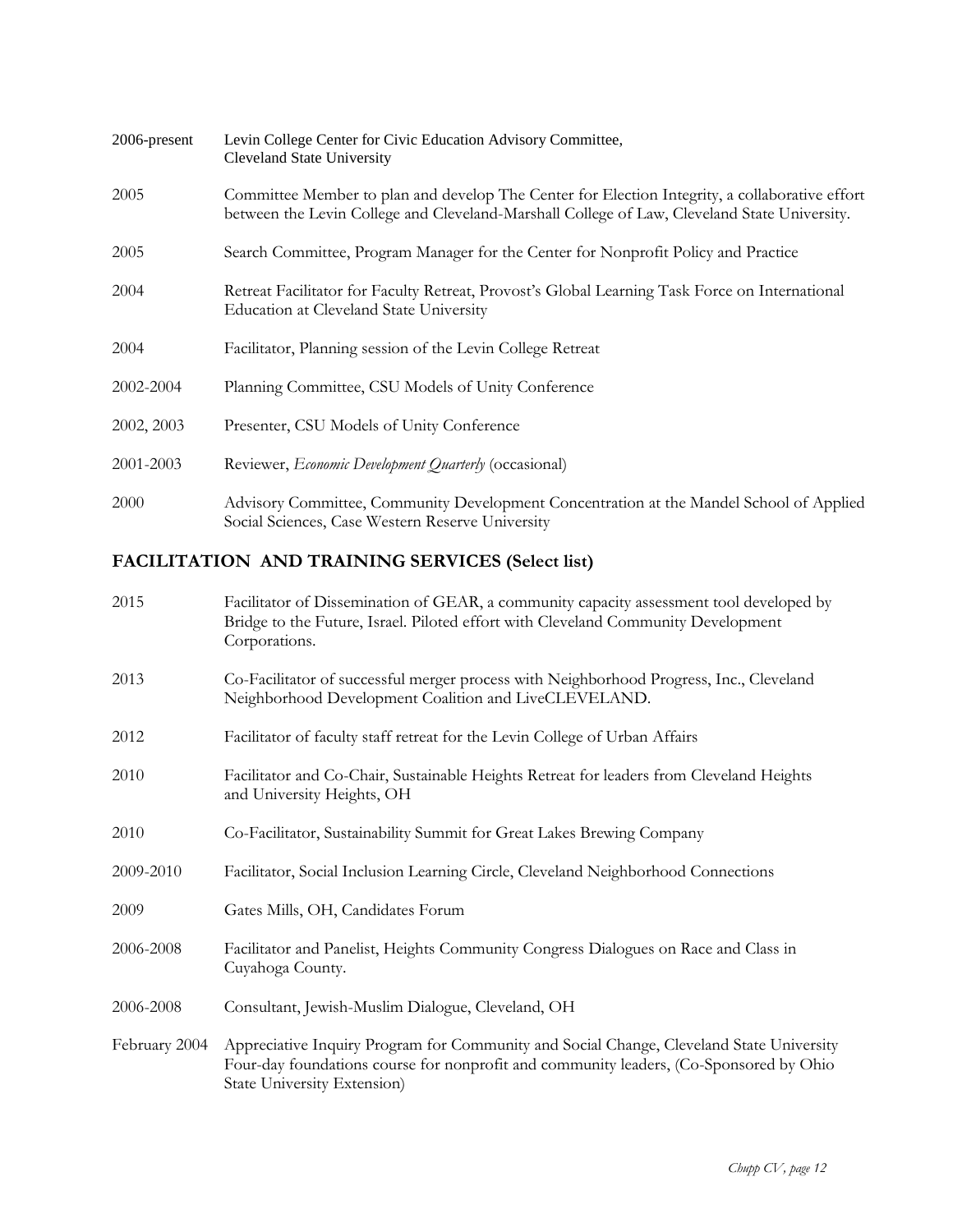| 1995-2004    | Transforming Interpersonal Conflict in Groups, Christian Peacemaker Teams<br>Lead trainer on Conflict Transformation for all full-time and reserve members of Christian<br>Peacemaker Teams, active in Palestine, Colombia, Iraq, and Mexico                                                                                                           |
|--------------|--------------------------------------------------------------------------------------------------------------------------------------------------------------------------------------------------------------------------------------------------------------------------------------------------------------------------------------------------------|
| 2003         | Appreciative Inquiry (5 day theory and practice training course), Institute for a Theology and<br>Culture of Peace in Central America, El Salvador, in Spanish with participants from 9<br>countries and 3 religions                                                                                                                                   |
| 1999-2005    | Community Organizing Basic Training, Neighborhood Progress, Inc., Responsible for<br>designing initial curriculum and manual for training community organizers at local<br>community development corporations. Co-facilitated 5 basic training courses.                                                                                                |
| 1999-present | Retreat Facilitator, Neighborhood Leadership Cleveland, Cleveland State University and<br>Neighborhood Leadership Institute                                                                                                                                                                                                                            |
| 2002, 2004   | Secured two grants from USAID to train public officials from Croatia in citizen participation<br>in government (trained delegates and facilitated visits throughout Northeast Ohio, Lima,<br>Ohio and Chattanooga, Tennessee)                                                                                                                          |
| 2000-2002    | Culture of Peace Program, Uzulutan, El Salvador, funded by the US Institute of Peace and<br>the Hewlett Foundation. Lead Trainer and Consultant, development of a grassroots culture<br>of peace program to develop a UN recognized Local Zone of Peace. Trained a team of<br>Salvadorans in conscientization, conflict transformation, and mediation. |
| 1998         | Victim Offender Mediation Association, Annual Conference, Des Moines, Iowa<br>Gang Violence Intervention, Pre-conference Training                                                                                                                                                                                                                      |
| 1997         | Five Areas Project of Northern Ireland, provided training in the US and Northern Ireland to<br>peace workers from both sides of the conflict, including former paramilitaries and IRA<br>members, working in the five most violent areas of Northern Ireland. Funded by the US<br>Information Agency.                                                  |
| 1995-1997    | Conflict Resolution and Mediation Skills, Violence Intervention Project<br>Lead Trainer and Curriculum Designer, 32 hour mediation training based on a<br>transformative approach to conflict mediation                                                                                                                                                |
| 1996         | International Conflict Resolution Skills Training Seminar, Inter-American Defense College,<br>Fort Lesley J. McNair, Washington, DC. "The Role of Unofficial Actors in Peacebuilding,"<br>part of a two-day lecture series for mid-level military and government officials from across<br>the Americas.                                                |

## **OTHER PROFESSIONAL EXPERIENCE**

- 2002-2006 Program Manager, Civic Engagement Initiative, Maxine Goodman Levin College of Urban Affairs, Cleveland State University. Develop and manage the Civic Engagement Initiative, which includes promoting community building, appreciative inquiry and conflict transformation in organizations, neighborhoods and communities. Consultant for neighborhood-based leadership development and community organizing support program. Sample civic engagement projects include:
- 1998-2002 Project Manager, Center for Neighborhood Development, Maxine Goodman Levin College of Urban Affairs, Cleveland State University. Managed Neighborhood Leadership Cleveland and managed the evaluation of 26 grantees in Cuyahoga and Lorain County funded through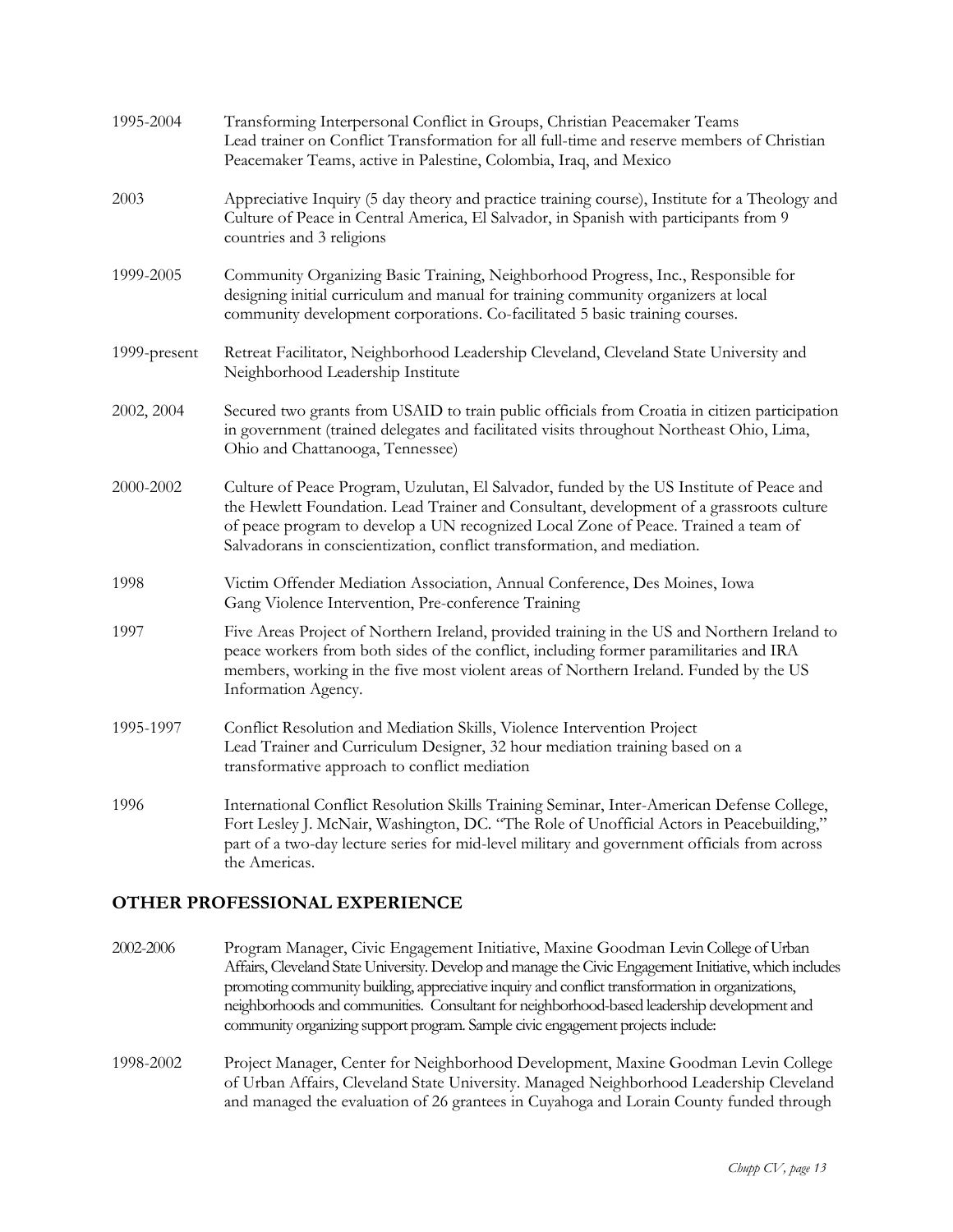|              | the Affordable Housing Initiative for the Sisters of Charity Foundation of Cleveland.<br>Developed conflict transformation and civic engagement training and interventions.                                                                                                                                                                                                                                                                                                                                                                                                                                                     |
|--------------|---------------------------------------------------------------------------------------------------------------------------------------------------------------------------------------------------------------------------------------------------------------------------------------------------------------------------------------------------------------------------------------------------------------------------------------------------------------------------------------------------------------------------------------------------------------------------------------------------------------------------------|
| 1994-1997    | Executive Director and Founder, Violence Intervention Project Elkhart, Indiana.<br>Established programs, agency office, Board of Directors, funding base and administrative<br>infrastructure; hired staff; and facilitated community education on violence prevention and<br>conflict resolution. Designed and implemented mediation training and served as consultant<br>for organizational mediations. Upon leaving, programs included school-based violence<br>prevention, community mediation, and youth-at-risk program with a staff of five.                                                                             |
| 1993-1995    | Neighborhood Planner and Community Organizer, LaCasa Community Development<br>Corporation, Goshen, Indiana. Initiated a new community development effort with residents<br>of an Appalachian slum and blight area. Developed a comprehensive assessment using<br>participatory action research. Created a neighborhood association and local steering<br>committee. Facilitated planning process that led to \$1.2 million infrastructure and housing<br>development project. Co-authored interlocking successful proposals to the Indiana Housing<br>Finance Authority, Department of Commerce, CDBG, City and County funding. |
| 1991-1992    | Coordinator, Community Violence Prevention Project, Elkhart Human Relations<br>Commission, City of Elkhart, Indiana. Initiated community organizing project that led to<br>establishment of a nonprofit organization designed to address community violence and<br>conflict. Designed public attitude survey involving 277 telephone interviews. Developed<br>five grassroots committees to address gun violence, community education, working with the<br>media, etc. Wrote foundation grant proposals to fund survey and project expenses.                                                                                    |
| 1991-present | Consultant and Trainer, Conflict Transformation and Community Building, United States and<br>International                                                                                                                                                                                                                                                                                                                                                                                                                                                                                                                      |
| 19988-1991   | Country Representative, Mennonite Central Committee, and Director, Central America<br>Conflict Transformation and Mediation Project, San José, Costa Rica                                                                                                                                                                                                                                                                                                                                                                                                                                                                       |
| 1985-1987    | Director, Youth and Militarism Project, American Friends Service Committee Syracuse, New<br>York                                                                                                                                                                                                                                                                                                                                                                                                                                                                                                                                |
| 1985-1987    | Case Consultant, National Center on Institutions and Alternatives, Syracuse, New York                                                                                                                                                                                                                                                                                                                                                                                                                                                                                                                                           |
| 1983-1987    | Consultant, National Institutions of Corrections (VORP Trainer), Washington, DC                                                                                                                                                                                                                                                                                                                                                                                                                                                                                                                                                 |
| 1982-1985    | Director, Victim Offender Reconciliation Program, and Co-Director, Center for Community<br>Justice, Elkhart, Indiana                                                                                                                                                                                                                                                                                                                                                                                                                                                                                                            |
|              | <b>DRAFFICALALLE LAID DUDI LA CEDITIAR</b>                                                                                                                                                                                                                                                                                                                                                                                                                                                                                                                                                                                      |

## **PROFESSIONAL AND PUBLIC SERVICE**

2010-present Board of Directors, FutureHeights 2010-2012 Board of Directors, Cleveland Mediation Center 2009-present Trustee, National Peace Academy 2009-present Sustainable Cleveland 2019, a 3 day Appreciative Inquiry Summit Community Engagement Coordinator, Vacant Land Reuse Work Group Co-Chair Sustainable Heights Network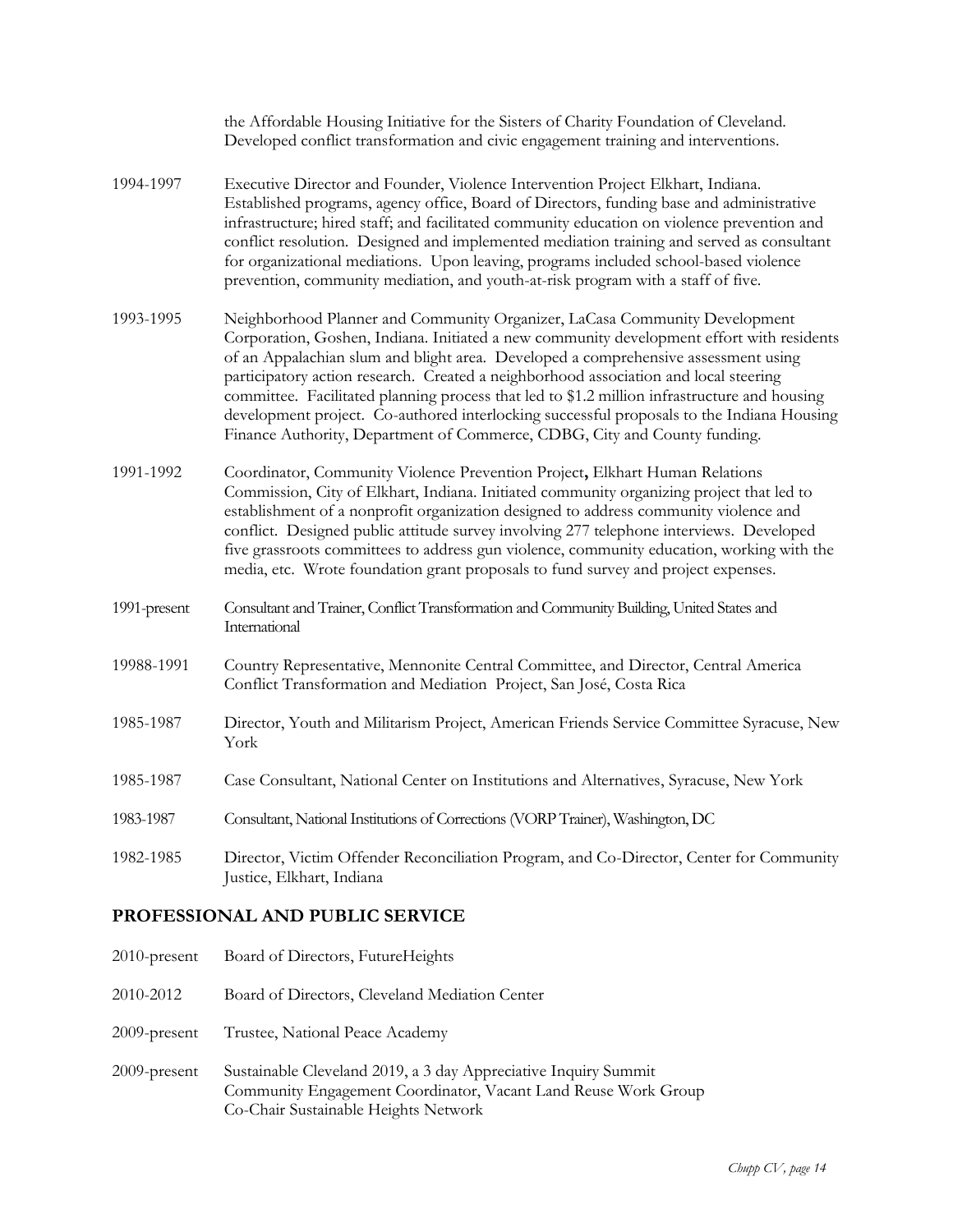| 2008-2011    | Elder, Forest Hill Church, Ministry of Education and Spiritual Formation                                                                                   |
|--------------|------------------------------------------------------------------------------------------------------------------------------------------------------------|
| 2008-2012    | Step It Up Cleveland Heights, Civic Engagement Initiative                                                                                                  |
| 2005-2007    | Ministry of Justice and Mission, Forest Hill Presbyterian Church                                                                                           |
| 2005-2008    | Core Team, Northeast Ohio Alliance for Hope (Gamaliel Foundation)                                                                                          |
| 2005-2007    | Shared Governance Team Parent Representative, Mosaic Experience Small School at<br>Cleveland Heights High.                                                 |
| 2004-2008    | United Way Services, Strong Families=Successful Children Investment Committee and<br>Youth Development Cluster                                             |
| 2003-2004    | Co-Chair, Parent-Community Committee of the KnowledgeWorks Center of Strength<br>Parent Representative, Design Team, Heights High Small Schools Initiative |
| 1998-2002    | President, Coventry P.E.A.C.E. (People Enhancing A Child's Environment)<br>Cleveland Heights, OH, Co-President 1998-2001, President 2001-2002              |
| 1993-1997    | Board of Directors, Elkhart Housing Partnership, Elkhart, Indiana                                                                                          |
| 1992 to 1997 | Vice-President, Ullery Neighborhood Association, Elkhart, Indiana                                                                                          |
| 1987-88      | Board of Directors, International Christian Youth Exchange, NYC                                                                                            |
| 1984-1985    | Executive Committee, Indiana Community Corrections Commission                                                                                              |

## **PROFESSIONAL ASSOCIATION MEMBERSHIPS**

International Consortium for Social Development

Association for Community Organization and Social Administration

National Coalition for Dialogue and Deliberation

Urban Affairs Association

## **LANGUAGES**

Spanish, fluent oral and written

#### **PROFESSIONAL DEVELOPMENT**

- 2012 Connecting for Community, invitation only gathering with Peter Block, John McKnight, and Walter Brueggeman, May 3-4, 2012, Cincinnati, Ohio.
- 2011 Network Centric Organizing/NeighborCircle Training with Bill Traynor and Lawrence Community Works, Lawrence, MA, October 14-16.